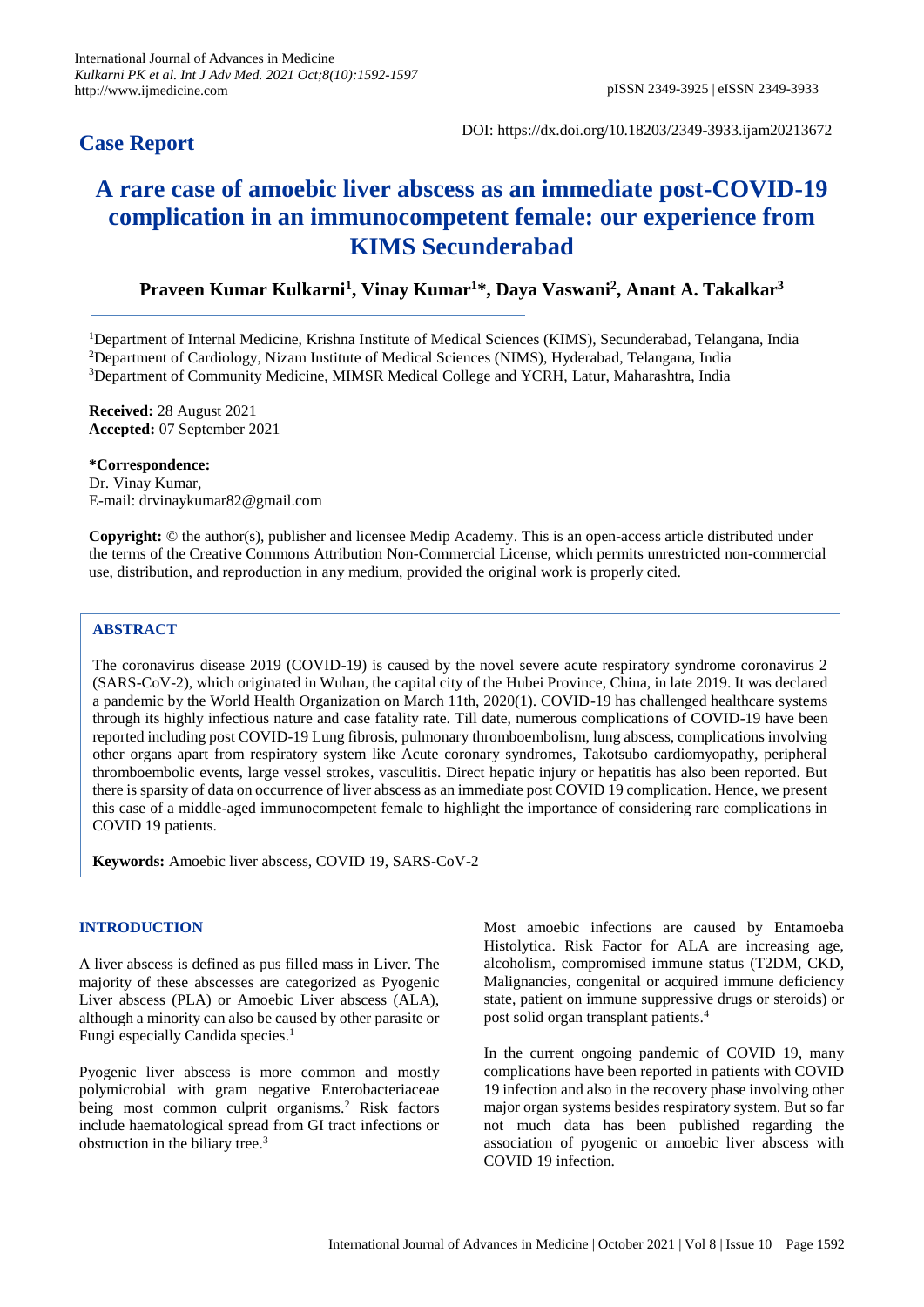Hence, we report an interesting case of ALA in a middle aged immunocompetent female patient as an immediate post covid complication.

#### **CASE REPORT**

A 50 years old female, was a known case of Hypothyroidism on thyroxine 50 mcg supplements and bronchial asthma using salbutamol and budesonide inhalers on SOS basis.

# **Table 1: Laboratory investigations during COVID-19 illness.**

| <b>Parameters</b>                | At initial<br>diagnosis<br>of<br><b>COVID-</b><br>19<br>disease | Day 7 of<br><b>COVID-</b><br>19<br><b>disease</b> | Day 12 of<br>$COVID-19$<br>disease |
|----------------------------------|-----------------------------------------------------------------|---------------------------------------------------|------------------------------------|
| $Hb$ (gm/dl)                     | 11.6                                                            | 10.6                                              | 11.2                               |
| $TLC$ (/mm <sup>3</sup> )        | 6200                                                            | 11600                                             | 7300                               |
| <b>Platelets</b><br>$(Lac/mm^3)$ | 1.9                                                             | 1.5                                               | 3.03                               |
| $ESR$ (mm/1<br>Hr)               | 38                                                              | 62                                                | 33                                 |
| $CRP$ (mg/dl)                    | 24.2                                                            | 29.9                                              | 16                                 |
| <b>Procalcitonin</b>             | 0.2                                                             |                                                   |                                    |
| D-dimer<br>(ng/ml)               | 811                                                             |                                                   | 644                                |
| <b>Ferritin</b><br>(mcg/l)       | 92                                                              |                                                   |                                    |
| Calcium<br>(mg/dl)               | 9.4                                                             |                                                   |                                    |
| <b>S. Creatnine</b><br>(mg/dl)   | 0.99                                                            |                                                   | 0.8                                |



# **Figure 1: CT chest showing post COVID-19 infection fibrotic changes.**

Patient was in her usual state of health until 1 month back when she presented to outpatient department with three days history of fever. In view of ongoing COVID 19 pandemic her nasopharyngeal swab was tested for Severe acute respiratory syndrome Corona virus-2 (SARS-CoV-2) RNA which turned out to be positive and patient was

diagnosed to have COVID-19 illness. At presentation, her temperature was 101º F, vitals were normal and room air saturation was 96%. So, she was started on oral guideline directed treatment and kept in home quarantine.



**Figure 2: USG Abdomen showing large single liver abscess.**



**Figure 3: CECT abdomen showing arterial and portal images of liver with large liver abscess with thick septation.**



**Figure 4: USG abdomen showing 2×2 cm residual abscess post pigtail drainage.**

At day 7 of illness, patient continued to have persistent high-grade fever and developed mild hypoxia with room air saturation of 92%. Hence, she was shifted to intravenous (IV) remdesivir, IV steroids, IV Cefoperazone and sulbactum, low molecular weight heparin and Oxygen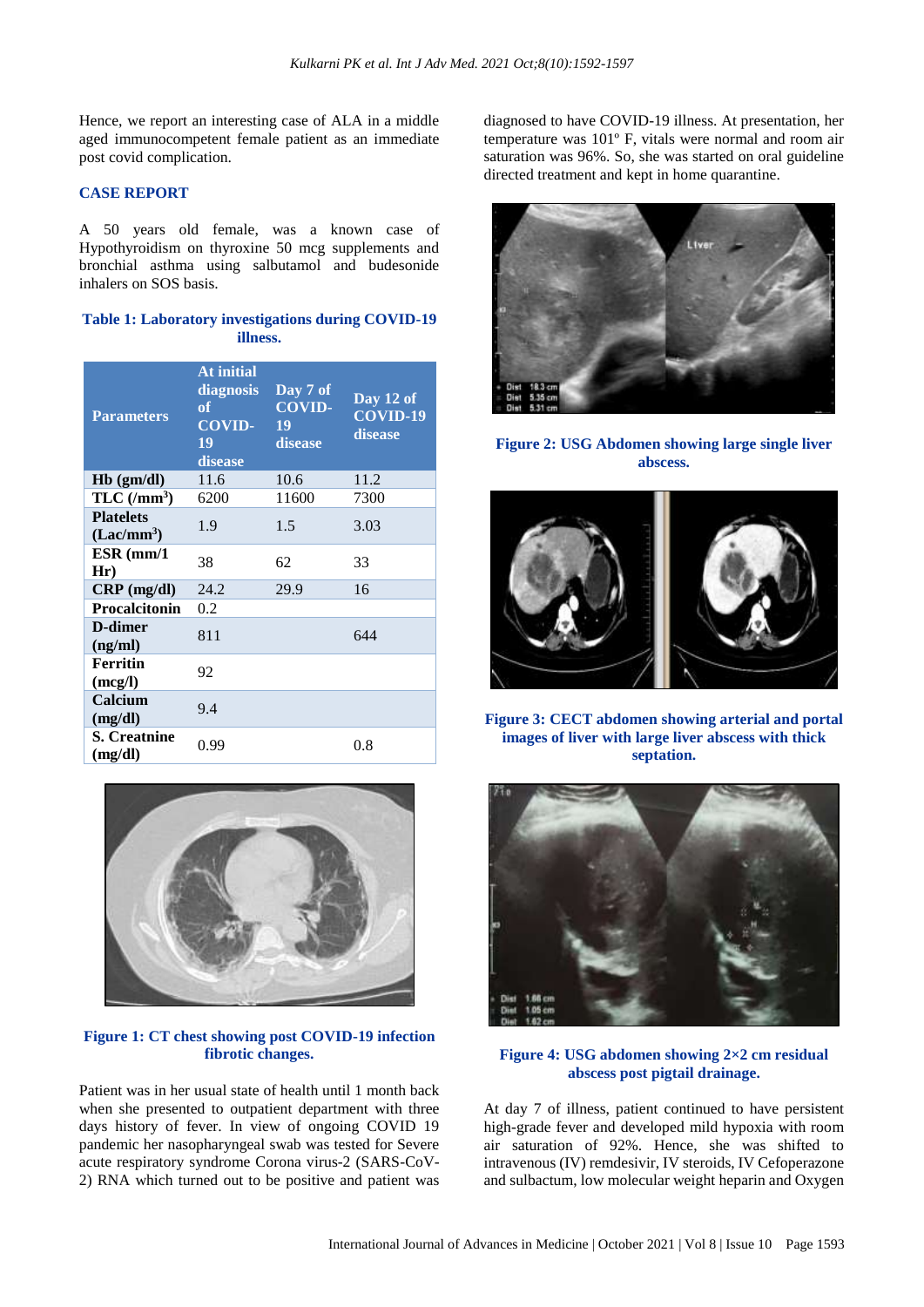supplementation of 2 litres/min via nasal canula. The treatment was continued for 5 days. Patient responded to the treatment and her fever subsided and room air saturation improved to 96%. She was then switched to oral steroids for 5 more days and stopped. Patient recovered completely.



#### **Figure 5: Follow up USG abdomen showing complete resolution of the abscess.**

After 7 days of her completion of quarantine, she developed high grade fever again which persisted for 2 days. There was no history of cough, shortness of breath, pleuritic chest pain, rash, pain in abdomen, vomiting, diarrhoea, burning micturition, reduced urine output, headache.

Patient was a housewife by occupation and consumed mixed diet. There was no history of alcohol intake, smoking or tobacco chewing. There was no history of use of any other medication other than drugs prescribed for hypothyroidism and bronchial asthma. There was no other significant past medical history.

On examination, patient was alert and oriented. Her body mass index was 32.6 kg/m2. Temperature was 101°F. Pulse rate was 96 beats/min, regular; blood pressure was 130/80 mmHg in right arm supine position. Respiratory rate was 16 cycles per minute and oxygen saturation was 96% while breathing ambient air. There was no pallor, icterus, cyanosis, clubbing, oedema feet or lymphadenopathy. Other system examination did not reveal any abnormality.

On initial evaluation, there was neutrophilic leucocytosis with raised inflammatory markers in the form of ESR and CRP. Serum procalcitonin was mildly elevated and malaria and dengue serology was negative. Other routine investigations were within normal limits.

Blood and urine cultures were sent and patient was started on empirical antibiotic cover with Cefoperazone and sulbactum. But her fever still persisted and cultures were sterile. However, her total leucocyte count (TLC) and CRP were in rising trend. Hence, as a part of fever evaluation, CT Chest was done and showed post COVID 19 infection mild fibrotic changes. There was no evidence of any infection (Figure 1). Her antibiotic cover was stepped up from Cefoperazone and sulbactum to IV Meropenem.

On day 5 of her illness, patient complained of mild pain over right hypochondrium. On examination, there was tender hepatomegaly. Hence, USG abdomen was done which showed hepatomegaly with evidence of mixed echogenic lesion in segment 8 measuring 5.3 /5.3 cm which was suspected to be liver abscess (Figure 2).

CECT abdomen showed multiloculated thick irregular rim enhancing lesion in segment 8/4A with surrounding parenchymal oedema S/O- Liver abscess (Figure 3).

| <b>Parameters</b>                | Day 1 of fever<br>after initial<br>recovery from<br>COVID-19 | Day 3 of<br>fever | Day 5 of<br>fever | Day 8 of fever<br>before USG<br>guided pigtail<br>drainage | <b>Resolution of</b><br>abscess after<br>pigtail removal |
|----------------------------------|--------------------------------------------------------------|-------------------|-------------------|------------------------------------------------------------|----------------------------------------------------------|
| $Hb$ (gm/dl)                     | 11.7                                                         | 10.6              | 8.3               | 8.6                                                        | 10.4                                                     |
| $TLC$ (/mm <sup>3</sup> )        | 14500                                                        | 15100             | 15,750            | 19,400                                                     | 9260                                                     |
| Platelets (Lac/mm <sup>3</sup> ) | 4.9                                                          | 4.8               | 4.9               | 3.12                                                       | 4.25                                                     |
| $ESR$ (mm/ 1 Hr)                 | 62                                                           | 78                | 93                | 115                                                        | 63                                                       |
| $CRP$ (mg/dl)                    | 26.89                                                        |                   | 41.82             |                                                            | 13.45                                                    |
| Procalcitonin                    | 3.02                                                         |                   |                   |                                                            | 0.12                                                     |
| PT/INR/APTT                      | 13/1/36                                                      |                   | 17.2/ 1.4/39.8    | 15.8/1.3/43.1                                              |                                                          |
| <b>SGOT/SGPT (IU/L)</b>          | 38/49                                                        |                   | 61/72             |                                                            | 33/38                                                    |
| ALP (IU/L)                       | 148                                                          |                   | 198               |                                                            | 124                                                      |
| Total bilirubin (mg/dl)          | 0.99                                                         |                   | 2.1               |                                                            | 0.8                                                      |
| Direct bilirubin (mg/dl)         | 0.33                                                         |                   | 1.2               |                                                            | 0.2                                                      |

### **Table 2: Laboratory investigations after the onset of fever post COVID-19 disease.**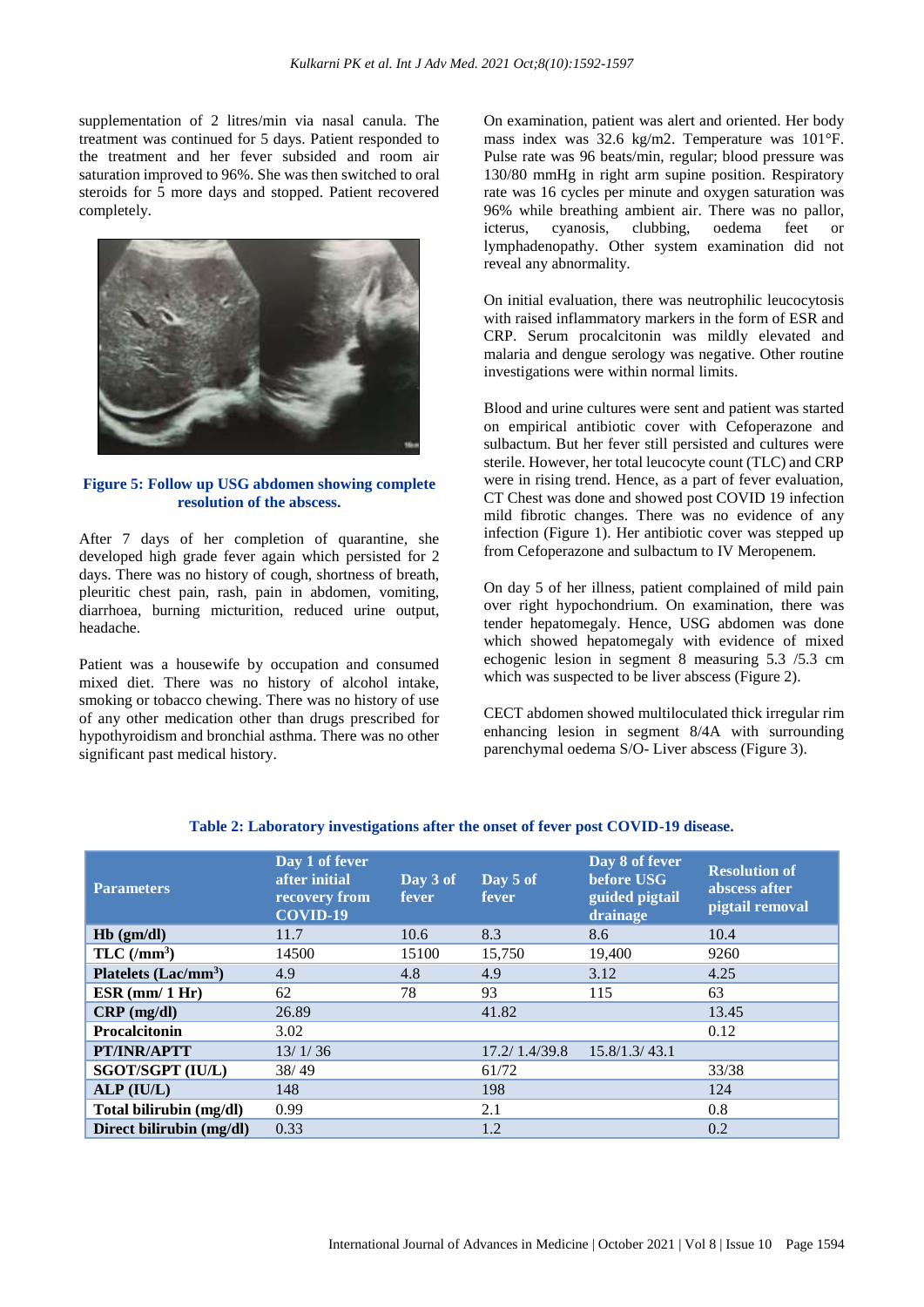The imaging of the liver abscess was suggestive of thick pus inside the cavity and serum IgM antibodies were positive for Entamoeba histolytica. Hence, patient was started on IV metronidazole (40 mg/kg/day) waiting for the pus to liquify. But patient continued to have persistent high-grade fever with rising TLC, ESR and CRP levels and developed progressive anemia.

Hence, on day 8 of illness, USG guided pigtail drainage of the abscess was done and approximately 100 ml thick anchovy sauce pus was drained. Approximately 50 ml of pus was drained for next two consecutive days and there was no collection subsequently. Follow up USG scan was done after 3 days and showed 2/2 cm residual collection in posterior aspect where drain tip could not be kept (Figure 4). So, the pig tail was removed and she was continued on IV Meropenem and IV Metronidazole.

Despite all these measures, patient continued to have fever spikes but her TLC, ESR and CRP improved and pus culture was sterile. In view of persistent fever, patient was started on IV tigecycline and continued for 5 days. Fever subsided and patient was continued on antibiotics for further 2 weeks. Patient responded to the treatment and TLC, ESR and CRP showed down trend and anemia started improving subsequently. After 2 weeks, repeat USG Abdomen was done and showed complete resolution of the abscess (Figure 5).

### **DISCUSSION**

Liver abscess is broadly categorized as pyogenic or amoebic liver abscess with a minority caused by fungi or other parasites.<sup>1</sup> The annual incidence of liver abscess in itself is quite low affecting 2.3 patients per 1,00,000 population.<sup>5</sup> Pyogenic liver abscess is more prevalent in developed countries while amoebic liver abscess is more commonly reported from developing countries. The main reason behind this observation is low socioeconomic status and poor water sanitation in developing countries. 6

However, in a developing country like India, different regions of the country report significant variations in the epidemiology and clinical profile of the patients with liver abscess. A study conducted by Ghosh et al in northern part of India reported predominance of amoebic liver abscess with an incidence of 69% and PLA was seen in 18% cases. The most commonly affected patients were from low socioeconomic status and alcoholic patients.<sup>7</sup> On the contrary, Lal et al reported predominance of pyogenic liver abscess (69.6%) in South India.<sup>8</sup>

Other important risk factors for liver abscess are male sex with a male to female ratio of approximately 9:1. Age also plays an important role as patients between 40-60 years are more prone to amoebic liver abscess.<sup>5</sup> Alcohol consumption, T2DM, Immunosuppressive therapy, malignancy, biliary tract infections, post organ transplant status are other important pre-disposing factors. Very few cases of liver abscess have been reported in immunocompetent patients with majority of them being tubercular in origin.<sup>6</sup>

The coronavirus SARS-CoV-2 (severe acute respiratory syndrome coronavirus 2), which is responsible for the disease COVID-19 (coronavirus disease 2019), has infected over 21.7 crore people and has caused more than 45,01,000 deaths globally, as of 29 August 20219. Although COVID-19 is most commonly known to cause substantial respiratory damage in the form of pneumonia and acute respiratory distress syndrome (ARDS), it can also lead to multiple extra pulmonary complications too. These conditions include arterial or venous thrombotic complications, myocardial dysfunction, arrhythmias, acute coronary syndromes, acute kidney injury, gastrointestinal symptoms, hepatocellular injury, hyperglycaemia and ketosis, neurologic illnesses, ocular symptoms, and dermatologic complications. 10-12

A hepatocellular injury pattern is seen in 14–53% of hospitalized patients with critical COVID-19 disease.<sup>11-13</sup> Aminotransferases are typically elevated but remain less than five times the upper limit of normal. Rarely, severe acute hepatitis has been reported. 14,15 The underlying pathophysiology that has been suggested to cause liver injury includes SARS-CoV-2 mediated direct damage to the biliary ducts by binding to ACE2 (Angiotensin Converting Enzyme-2) on cholangiocytes.<sup>15</sup> Hyperinflammation seen with cytokine storm and hypoxia-associated metabolic derangements are other potential mechanisms of liver damage. <sup>16</sup> Drug-induced liver injury, particularly secondary to agents such as remdesivir, lopinavir, and tocilizumab, may also occur.<sup>16,17</sup> Other histopathological changes observed in patients with COVID-19 induced liver injury includes Kupffer cell proliferation, hepatic steatosis, portal fibrosis, lymphocytic infiltrates and ductular proliferation, lobular cholestasis, and acute liver-cell necrosis, together with central-vein thrombosis. 18

In a study conducted by Lagana et al on 40 patients dying from critical COVID-19 infection, autopsy findings from liver were mainly suggestive of acute hepatitis and only one case with liver abscess was seen. Majority of the patients had underlying risk factors such as T2DM, alcohol consumption, chronic liver disease, chronic kidney disease, history of cardiac disease. 22 of 40 patients received steroids.<sup>19</sup> This data suggests that liver abscess is a rare feature of hepatobiliary complication of COVID-19 disease.

A similar case was reported by Chuan et al from Wuhan, China of a 78 years old male patient who presented with COVID-19 disease and was advised home isolation and treatment at home. He presented with liver abscess two months later as a late complication of COVID-19 disease.<sup>20</sup>

Recently, in July 2021, a tertiary health care center from North India reported 14 immunocompetent patients over 2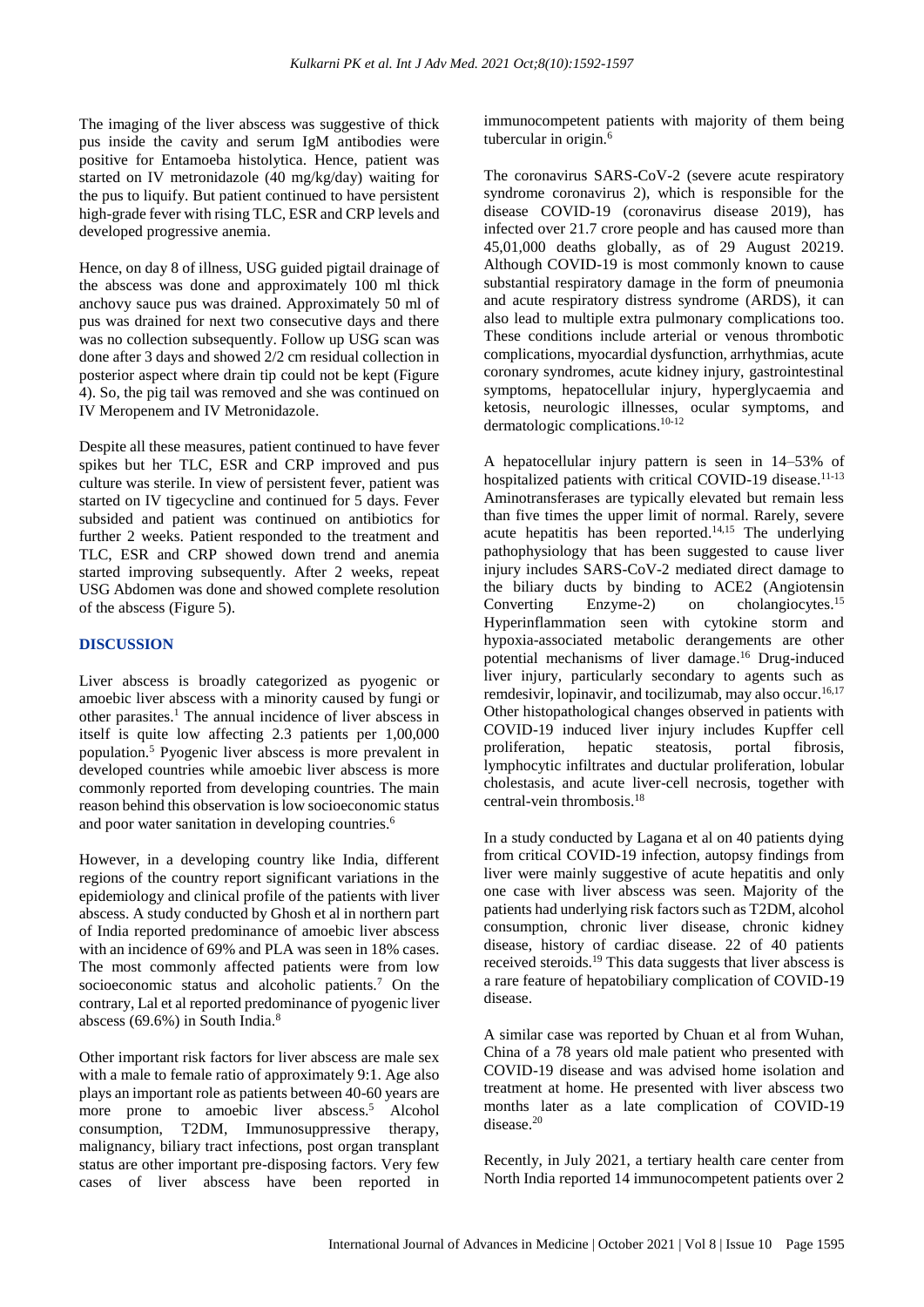months period, who had developed liver abscess as immediate post COVID-19 complication. This included 10 males and four females with age ranging from 28 to 74 years. 8 out of 14 patients had received steroids during their course of COVID-19 treatment. All these patients developed liver abscess within 22 days of recovery with unusually large pus collection involving multiple lobes and required hospitalization and drainage. Only one patient succumbed to massive bleeding while others were stable and discharged. It was proposed that poor nutrition, suppression of the immunity by COVID-19 infection, use of steroids might be possible factors behind development of liver abscess in these patients.<sup>21</sup>

A similar case was reported from Central part of India in June 2021 by Dhadiala et al of a 36 years old male patient without significant medical history who presented with fever, cough and shortness of breath. He was diagnosed to have COVID-19 pneumonia with positive SARS CoV-2 RTPCR. Hence HRCT chest was done which showed bilateral small pleural effusion along with large lobulated  $7.5\times6.2$  cm abscess in segment VII of liver.<sup>22</sup> This patient had COVID-19 pneumonia along with liver abscess at initial presentation itself before commencement of steroids pointing to alternative mechanisms of liver injury in COVID-19 patients apart from immunosuppression.

Our case is about a middle-aged immunocompetent female patient from a tertiary health care center from South India, who developed large amoebic liver abscess after 7 days of her recovery from COVID-19 infection. She was treated with steroids during her COVID-19 illness. She was well nourished and adequately built. The use of steroids and suppression of immunity can be the most probable explanation for development of liver abscess in our case.

Pyogenic liver abscess is more commonly seen in South India as compared to amoebic liver abscess. Also, there are no case reports of amoebic liver abscess as a post COVID-19 complication from South India till date. Hence, we reported this case to enlighten the importance of having suspicion for such rare complications during COVID-19 pandemic. Low index of suspicion and thus delay in treatment in patients recuperating from COVID-19 disease adds to the disease severity and adverse outcomes.

*Funding: No funding sources Conflict of interest: None declared Ethical approval: Not required*

#### **REFERENCES**

- 1. Othman N, Mohamed Z, Yahya MM, Leow VM, Lim BH, Noordin R. Entamoeba histolytica antigenic protein detected in pus aspirates from patients with amoebic liver abscess. Exp Parasitol. 2013;134(4):504-10.
- 2. Czerwonko ME, Huespe P, Bertone S, Pellegrini P, Mazza O, Pekolj J et al. Pyogenic liver abscess: current status and predictive factors for recurrence

and mortality of first episodes. HPB (Oxford). 2016;18(12):1023-30.

- 3. Lardière-Deguelte S, Ragot E, Amroun K, Piardi T, Dokmak S, Bruno O et al. Hepatic abscess: Diagnosis and management. J Visc Surg. 2015;152(4):231-43.
- 4. Sánchez Thevenet P, Alvarez HM, Torrecillas C, Jensen O, Basualdo JA. Dispersion of Echinococcus granulosus eggs from infected dogs under natural conditions in Patagonia, Argentina. J Helminthol. 2019;94:e29.
- 5. Kaplan GG, Gregson DB, Laupland KB. Populationbased study of the epidemiology of and the risk factors for pyogenic liver abscess. Clin Gastroenterol Hepatol. 2004;2(11):1032-8.
- 6. Singh A, Banerjee T, Kumar R, Shukla SK. Prevalence of cases of amebic liver abscess in a tertiary care centre in India: A study on risk factors, associated microflora and strain variation of Entamoeba histolytica. PLoS One. 2019;14(4):e0214880.
- 7. Ghosh S, Sharma S, Gadpayle AK, Gupta HK, Mahajan RK, Sahoo R et al. Clinical, laboratory, and management profile in patients of liver abscess from northern India. J Trop Med. 2014;2014:142382.
- 8. Lal T, Iyyappan RP, Kaliyappa C. Is There a Difference in Etiology in the Liver Abscesses in South India? A Clinical and Microbiological Study. MAMC J Med Sci. 2020;6(3):225-7.
- 9. World Health Organization. WHO coronavirus (COVID-19. Available at: www. Who.int. (Accessed on 20 August 2021.
- 10. Guan WJ, Ni ZY, Hu Y, Liang WH, Ou CQ, He JX et al. Clinical Characteristics of Coronavirus Disease 2019 in China. N Engl J Med. 2020;382(18):1708- 20.
- 11. Shaobo S, Mu Q, Bo S, Yuli C, Tao L, Fan Y et al. Association of Cardiac Injury with Mortality in Hospitalized Patients With COVID-19 in Wuhan, China. JAMA Cardiol. 2020;5(7):802-10
- 12. Chaomin Wu, Xiaoyan C, Yanping C, Jia'an X, Xing Z, Sha X et al. Risk Factors Associated with Acute Respiratory Distress Syndrome and Death in Patients with Coronavirus Disease 2019 Pneumonia in Wuhan, China. JAMA Intern Med. 2020;180(7):934- 43.
- 13. Bhatraju PK, Ghassemieh BJ, Nichols M, Kim R, Jerome KR, Nalla AK et al. Covid-19 in Critically Ill Patients in the Seattle Region - Case Series. N Engl J Med. 2020;382(21):2012-22.
- 14. Wander P, Epstein M, Bernstein D. COVID-19 Presenting as Acute Hepatitis. Am J Gastroenterol. 2020;115(6):941-2.
- 15. Zhang C, Shi L, Wang FS. Liver injury in COVID-19: management and challenges. Lancet Gastroenterol Hepatol. 2020;5(5):428-30.
- 16. Li H, Liu L, Zhang D, Xu J, Dai H, Tang N et al. SARS-CoV-2 and viral sepsis: observations and hypotheses. Lancet. 2020;395(10235):1517-20.